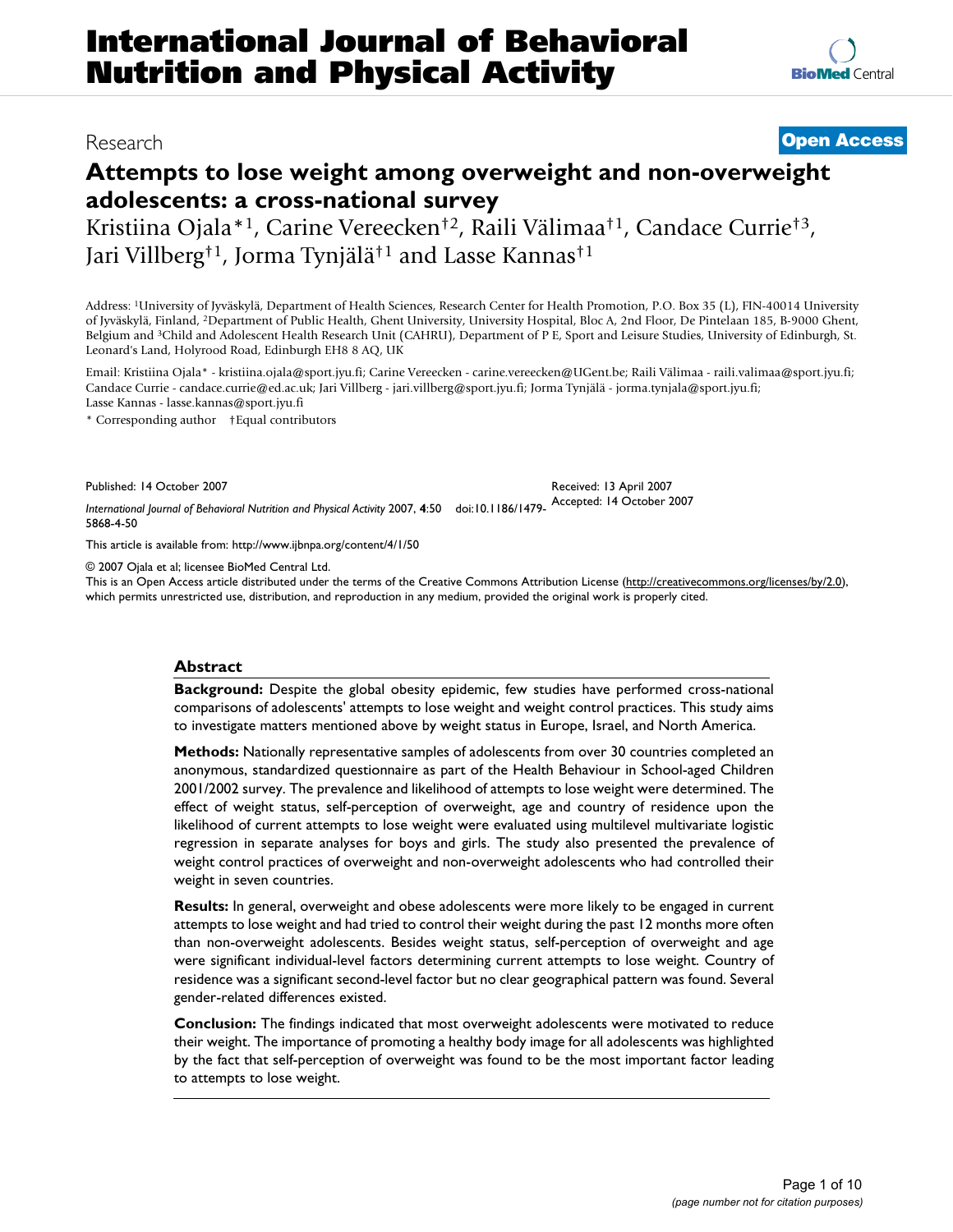### **Background**

Increasing rate of childhood and adolescent obesity is a global public health concern [1]. At the same time, the stigmatization of obesity by children appears to have increased [2]. Being thin is greatly valued within Western societies and a considerable number of adolescents with normal weight, especially girls, are trying to lose weight to achieve the socially endorsed ideal of a beautiful body [3- 5]. As a rule, both the prevalence and frequency of weight control behaviour, among adolescents, multiplies as the body mass index increases [3,6,7].

Extensive or long-term attempts to lose weight can have serious consequences for young people's physical and psychological development. Female dieters are more susceptible to nutritional deficiency, growth retardation, menstrual irregularities and delayed sexual maturation, irritability, sleep disturbances and concentration problems [4,5]. Extreme dieting has been connected with low self-esteem and other negative psychological states, such as a strong relationship with depression, anxiety and suicidal thoughts [5,8]. In addition, a relationship between adolescents' dieting and the development of eating disorders has been reported [9-11]. Repeated attempts to lose weight may lead to a cycle of restrictive dieting, followed by overeating or binge eating which can actually promote weight gain in adolescents. In fact, adolescent dieters were shown to have gained more weight than non-dieters during a three-year follow-up study in the USA [12].

Weight control practices among adolescents comprise a mixture of acceptable and less acceptable methods. The majority of adolescents adopt what would be considered healthy eating and exercise behaviour, but at the same time, a noticeable number use weight control methods considered to be unhealthy such as fasting, using diet pills or laxatives, vomiting and smoking [13-18]. It has been stated that overweight adolescents may adopt extreme weight reduction practices because they are further from their ideal weight or have failed to lose weight by means of modest eating or exercise changes. Some studies have also evaluated which weight control methods overweight and non-overweight adolescents use most frequently [13,19-22].

The objectives of this cross-national study are threefold: a) to determine prevalence of weight control behaviours in overweight and non-overweight 13- and 15-year-old adolescents, b) to estimate the influence of weight status on the risk of weight loss attempts and weight controlling and c) to study the contribution of gender, age, body weight status, self-perception of overweight, and country of residence on adolescents' attempts to lose weight. In addition, the study compares the use of specific weight control practices in overweight and non-overweight adolescents, who have tried to control their weight, in seven countries.

## **Methods**

The data was obtained from the Health Behaviour in School-aged Children (HBSC) study 2001/2002, a crossnational study that was conducted with the collaboration of the World Health Organization. The overall goal of the study is to gain new insights into, and to increase understanding of health behaviours, lifestyles, and their context in young people. The study also aims to describe and understand differences in adolescent health behaviour between various countries. Cross-sectional surveys of 11-, 13- and 15-year-old schoolchildren are undertaken every four years. The present study concentrates on adolescents. Descriptive data for the number of 13- and 15-year-old respondents are summarized in Table 1. The mean age of the respondents was 14.5 years (standard deviation 1.0) and it ranged from 13.7 in Austria to 15.1 years in Ukraine. The youngest age group of the 2001/2002 HBSC study, 11-year-olds, were excluded from the present study because questions concerning weight controlling were not presented to them. The 2001/2002 HBSC survey included a total of 36 countries or regions. All the countries carried out the data collection in accordance with the international study protocol, providing a strong basis for international comparisons [23]. Slovakia and Greenland were excluded from the present analyses because of a small sample size and Hungary because of a slightly dissimilar questionnaire when it comes to attempts to lose weight.

The data was collected through standardised questionnaires administered by teachers in school classrooms. A cluster sample of classrooms within schools was used to achieve self-weighting samples for nationally representative estimates. Confidentiality was ensured as surveys were anonymous and respondents were assured that only group results would be reported. The questionnaire consisted of a number of mandatory questions for all participating countries and optional, additional questions [23]. The additional detailed questions on the duration of weight controlling and practiced weight control methods were included in Belgium (Flemish speaking), Canada (only duration), Estonia, Finland, Greece, Latvia, Poland and the USA.

To identify the adolescents who were trying to lose weight at the time of filling in the survey form, respondents were asked to indicate if they were at present on a diet or doing something else to lose weight. Possible responses were "Yes"; "No, but I should lose some weight"; "No, my weight is fine"; "No, because I need to put on weight". Proportions of missing responses varied from none to two percents (Table 1). The additional question "Have you gone on a diet, changed your eating habits or done some-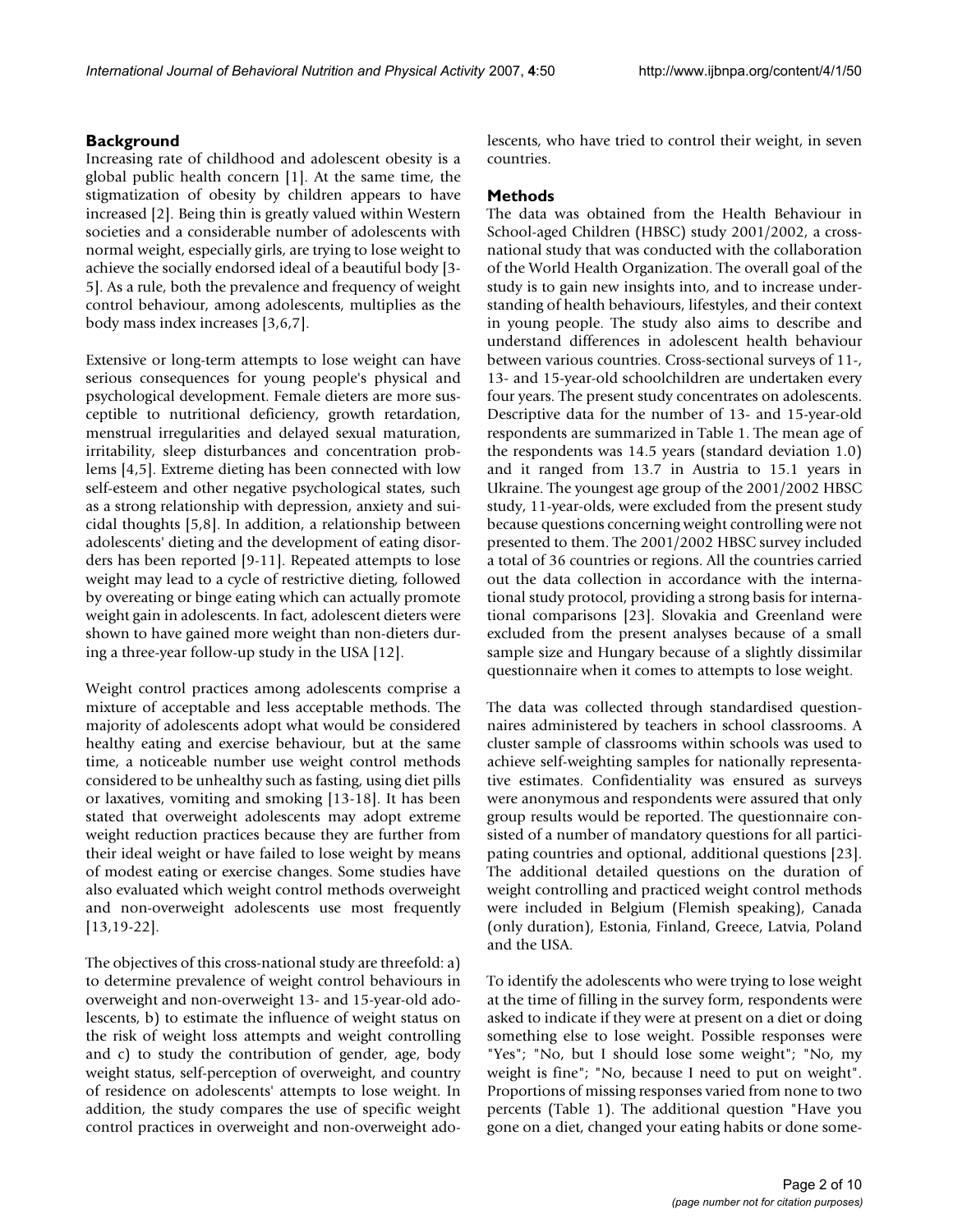|              | N      |        | Overweight <sup>1</sup> % |       | Currently trying to lose weight % |       | Missings on BMI % |       | Missings on trying to lose weight % |       |
|--------------|--------|--------|---------------------------|-------|-----------------------------------|-------|-------------------|-------|-------------------------------------|-------|
|              | Boys   | Girls  | Boys                      | Girls | Boys                              | Girls | Boys              | Girls | Boys                                | Girls |
| Austria      | 1414   | 1425   | 14.8                      | 10.29 | 10.6                              | 18.3  | 9.1               | 6.7   | 0.6                                 | 0.4   |
| Belgium (FI) | 1993   | 2143   | 12.5                      | 9.4   | $6.0\,$                           | 14.2  | 7.3               | 5.9   | 1.0                                 | 0.6   |
| Belgium (Fr) | 1348   | 1536   | 13.8                      | 10.3  | 7.8                               | 20.7  | 25.5              | 26.5  | 1.0                                 | 0.8   |
| Canada       | 1237   | 1483   | 24.6                      | 15.7  | 8.8                               | 25.0  | 11.0              | 13.8  | 0.3                                 | 0.6   |
| Croatia      | 1397   | 1529   | 15.5                      | 7.0   | 7.5                               | 22.7  | 5.0               | 3.73  | 0.5                                 | 0.0   |
| Czech Rep.   | 1586   | 1735   | 13.6                      | 6.8   | 9.3                               | 25.8  | 0.6               | 0.2   | 0.1                                 | 0.1   |
| Denmark      | 1428   | 1509   | 11.9                      | 10.1  | 11.9                              | 33.7  | 11.3              | 10.7  | 1.0                                 | 1.8   |
| England      | 1804   | 2014   | 17.7                      | 14.5  | 9.9                               | 23.2  | 31.1              | 34.3  | 1.1                                 | 0.6   |
| Estonia      | 1308   | 1382   | 10.4                      | 5.3   | 4.8                               | 12.2  | 5.7               | 2.7   | 0.0                                 | 0.1   |
| Finland      | 1740   | 1719   | 17.3                      | 10.6  | 4.5                               | 13.9  | 3.5               | 3.0   | 1.1                                 | 0.5   |
| France       | 2722   | 2792   | 13.7                      | 9.9   | 7.4                               | 17.6  | 5.7               | 4.8   | 0.8                                 | 0.4   |
| Germany      | 1721   | 1820   | 15.9                      | 7.8   | 8.0                               | 19.6  | 10.7              | 10.7  | 1.4                                 | 1.0   |
| Greece       | 1243   | $1312$ | 23.9                      | 11.4  | 10.2                              | 22.7  | 4.1               | 4.6   | 0.2                                 | 0.1   |
| Ireland      | 796    | 1067   | 13.5                      | 13.2  | 3.9                               | 15.8  | 49.7              | 56.0  | 0.6                                 | 0.6   |
| Israel       | 1584   | 2023   | 15.1                      | 9.0   | 3.3                               | 12.2  | 21.8              | 22.7  | 0.9                                 | 0.3   |
| Italy        | 1327   | 1518   | 21.5                      | 10.7  | 9.2                               | 25.3  | 5.8               | 4.7   | 0.9                                 | 0.5   |
| Latvia       | 1046   | 1224   | 8.8                       | 4.1   | 4.9                               | 17.2  | 11.7              | 7.9   | 0.8                                 | 0.5   |
| Lithuania    | 1935   | 1842   | 6.4                       | 3.8   | 8.4                               | 21.8  | 23.1              | 17.8  | 0.1                                 | 0.2   |
| Macedonia    | 1335   | 1442   | 17.1                      | 6.9   | 10.6                              | 19.9  | 9.3               | 10.3  | 0.8                                 | 0.6   |
| Malta        | 632    | 708    | 31.3                      | 19.8  | 4.5                               | 10.4  | 39.3              | 45.3  | 0.3                                 | 0.6   |
| Netherlands  | 1420   | 1372   | 9.5                       | 6.6   | 7.8                               | 24.4  | 10.1              | 8.7   | 0.9                                 | 0.7   |
| Norway       | 1677   | 1681   | 15.9                      | 9.4   | 7.5                               | 23.6  | 9.0               | 9.4   | 1.8                                 | 1.5   |
| Poland       | 2104   | 2131   | 10.5                      | 5.0   | 3.4                               | 11.5  | 5.7               | 6.0   | 0.2                                 | 0.0   |
| Portugal     | 834    | 929    | 19.7                      | 10.9  | 6.4                               | 20.7  | 6.9               | 9.1   | 1.3                                 | 1.0   |
| Russia       | 2532   | 2981   | 7.3                       | 3.7   | 8.5                               | 26.6  | 6.7               | 5.8   | 0.2                                 | 0.0   |
| Scotland     | 1309   | 1346   | 16.2                      | 12.1  | 5.6                               | 15.0  | 46.7              | 51.9  | 0.1                                 | 0.1   |
| Slovenia     | 1232   | 1223   | 18.5                      | 10.6  | 7.2                               | 16.4  | 4.6               | 2.5   | 0.3                                 | 0.2   |
| Spain        | 1812   | 1909   | 23.9                      | 11.8  | 3.3                               | 17.9  | 20.0              | 15.6  | 1.0                                 | 0.5   |
| Sweden       | $1215$ | 1194   | 13.8                      | 8.7   | 7.7                               | 21.2  | 9.2               | 8.5   | 0.5                                 | 1.4   |
| Switzerland  | 1535   | 1581   | 11.2                      | 6.7   | 17.4                              | 27.3  | 10.1              | 9.2   | 0.5                                 | 0.4   |
| Ukraine      | 1321   | 1577   | 6.7                       | 3.9   | 4.6                               | 10.8  | 7.9               | 7.2   | 0.4                                 | 0.4   |
| <b>USA</b>   | 1648   | 1898   | 31.7                      | 20.2  | 11.2                              | 26.3  | 9.9               | 9.2   | 0.4                                 | 0.3   |
| Wales        | 1324   | $1212$ | 23.5                      | 17.8  | 5.1                               | 12.2  | 24.3              | 15.5  | 0.4                                 | 0.2   |
| Total        | 50965  | 55154  | 15.4                      | 9.3   | 7.5                               | 19.8  | 12.6              | 12.5  | 2.9                                 | 3.4   |

**Table 1: Number of respondents, prevalence of overweight and current attempts to lose weight, missing responses on body mass index and trying to lose weight by country and gender.**

1 Includes obese

thing else to control your weight, during the last 12 months?" assessed the occurrence and duration of weight control practices. Six affirmative answer options for this question were from "Yes, for a few days" to "Yes, for 6 months or more". Those respondents who answered yes to this item where then asked to indicate which of the listed methods they used to control their weight during the previous 12 months. Listed weight control practices were: exercising; skipping meals; fasting (i.e. going without eating for 24 hours or more); eating fewer sweets; eating less fat; drinking fewer soft drinks; eating less (smaller amounts); eating more fruit and/or vegetables; drinking more water; restricting diet to one or more food groups (i.e. eat only fruit and vegetables, drink only, eat only bread and water); vomiting; using diet pills or laxatives; smoking more; dieting under the supervision of a professional. The elaboration of these items was based on the answers to open-ended questions about dieting practices in Belgium Flanders by 7072 adolescents [23]. Test-retest reliability of the duration of weight control during the past 12 months was good (Kappa 0.69, SE 0.05, 83% agreement) in Finnish 13- and 15-year-old pupils ( $N =$ 194), who completed the questionnaire twice with the interval of a fortnight. The kappa values of weight control practices, except eating less sweets and drinking less soft drinks, were higher than 0.60 indicating good agreement [24].

Information on height and weight were collected by asking "How much do you weigh without clothes?" and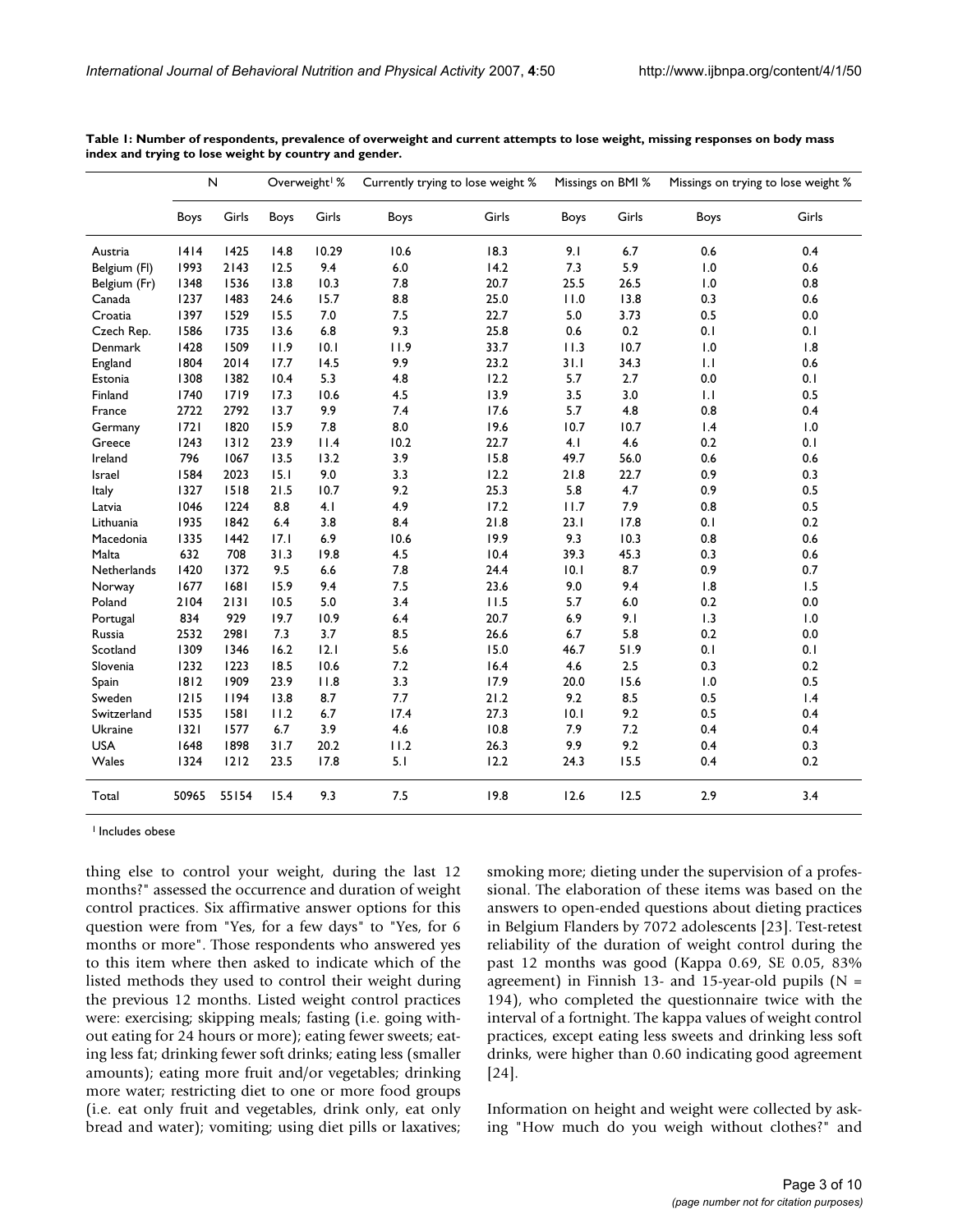"How tall are you without shoes?" Self-reported weight and height were used to calculate the respondents' body mass index ( $kg/m<sup>2</sup>$ ). Adolescents' weight status was categorised by means of age- and gender-specific BMI international cut-off points recommended for use in international comparisons [25]. In the present study, the group of overweight adolescents includes obese if not remarked otherwise. Prevalence of overweight (includes obese) by country are presented in Table 1. Adolescents who did not report their weight or/and height were excluded from the analysis because BMI could not be calculated (see Table 1).

Self-perceived weight was assessed on the basis of the adolescent's response to the following question: "Do you think your body is...? Much too thin; A bit too thin; About the right size; A bit too fat; Much too fat". Categories of too thin, about the right size, and too fat were created. The last category – too fat – was used to determine self-perceived overweight. Response rates for this item varied from 89.3 in Israel to 99.9 in several countries.

Prevalence rates of current attempts to lose weight, weight controlling during the past 12 months, and used weight control practices were examined according to weight status. Statistical analyses included frequencies, cross tabulations and Chi-squares. Fisher's exact test was selected when necessary due to limited number of cases in the analyses for weight control practices. Logistic regression analyses with odds ratios were carried out to assess the influence of weight status on the risk of current weight loss attempts and weight controlling during the past 12 months. A significant level of 0.05 was used for all statistical analyses and odds ratios were considered statistically significant if 95% confidence intervals did not include 1.0. Factors contributing to young people's current attempts to lose weight were analysed using a multilevel model, separately for boys and girls. Body weight status, self-perception of overweight, and age were included as variables, using one category as a reference group. To examine the effect of adolescents' country of residence, country was included in the model as a second-level factor. A median odds ratio (MOR), median value of the odds ratio between the country at highest risk and the country at lowest risk when randomly picking out two countries, was calculated to evaluate the random country effect. MOR is based on the considerations that a random country effect model regards the countries as randomly selected and therefore treats the effect of specific countries as outcomes on a random variable [26]. Multilevel modelling was carried out using MLwiN software [27].

### **Results**

### *Prevalence of weight control behaviours by weight status Current weight loss attempts*

In both gender groups and in all countries, the frequency of weight loss attempts at the time of the survey was significantly higher in overweight adolescents than nonoverweight adolescents: prevalence in overweight adolescents varied from 5 (Ukraine) to 46% (Denmark) among boys and from 23 (Portugal) to 76% (Denmark) among girls, whereas corresponding prevalence in non-overweight adolescents was 1 to 9% among boys and 9 to 28% among girls (Table 2).

Prevalence of trying to lose weight, perceived need to lose or gain weight and satisfaction with weight (i.e. "my weight is fine") among overweight boys and girls by country is presented in Figures 1 and 2. Overall, overweight girls tended to try to lose weight and feel the need to lose weight more commonly than overweight boys. The majority (76–98%) of overweight girls, in all countries and regions, were either currently trying or felt that they should lose some weight. By contrast, overweight boys considered their weight to be fine or wanted to gain weight (range: 19–64%) more commonly than overweight girls.

According to the international comparison, overweight boys in Ukraine, Russia, Latvia, Norway and Lithuania had the fewest attempts to lose weight, i.e. either trying to lose weight or feeling the need to lose some weight. Respectively, overweight girls in the Netherlands, Russia, Portugal, Norway, and Macedonia felt less pressure to lose weight (Figures 1, 2). It should also be noted that, in general, non-overweight adolescents who belonged to the upper 15th percentile of the BMI distribution for normal weight, i.e. the heaviest adolescents with normal weight, were more generally trying to lose weight (27% vs. 11%, p < 0.001) than lighter adolescents. The result was obtained in all the countries expect Finland, Latvia, Lithuania, Norway, Portugal, Ireland, Scotland, Switzerland, Croatia, Italy, Netherlands, Slovenia, Spain, Ukraine, and Macedonia for boys and Estonia, Portugal, Ireland, Scotland, and Malta for girls.

### *Weight controlling during the previous 12 months*

Overweight adolescents had gone on a diet, changed their eating habits or done something else to control their weight during the12 months leading up to the survey significantly more commonly than their normal-weight age counterparts in both genders and in all eight countries explored, with the exception of Estonian girls. The percentages of overweight girls controlling their weight exceeded that of the boys in every country; the percentages amongst the girls were over 80% in Canada, Greece, Poland and the USA (Table 3).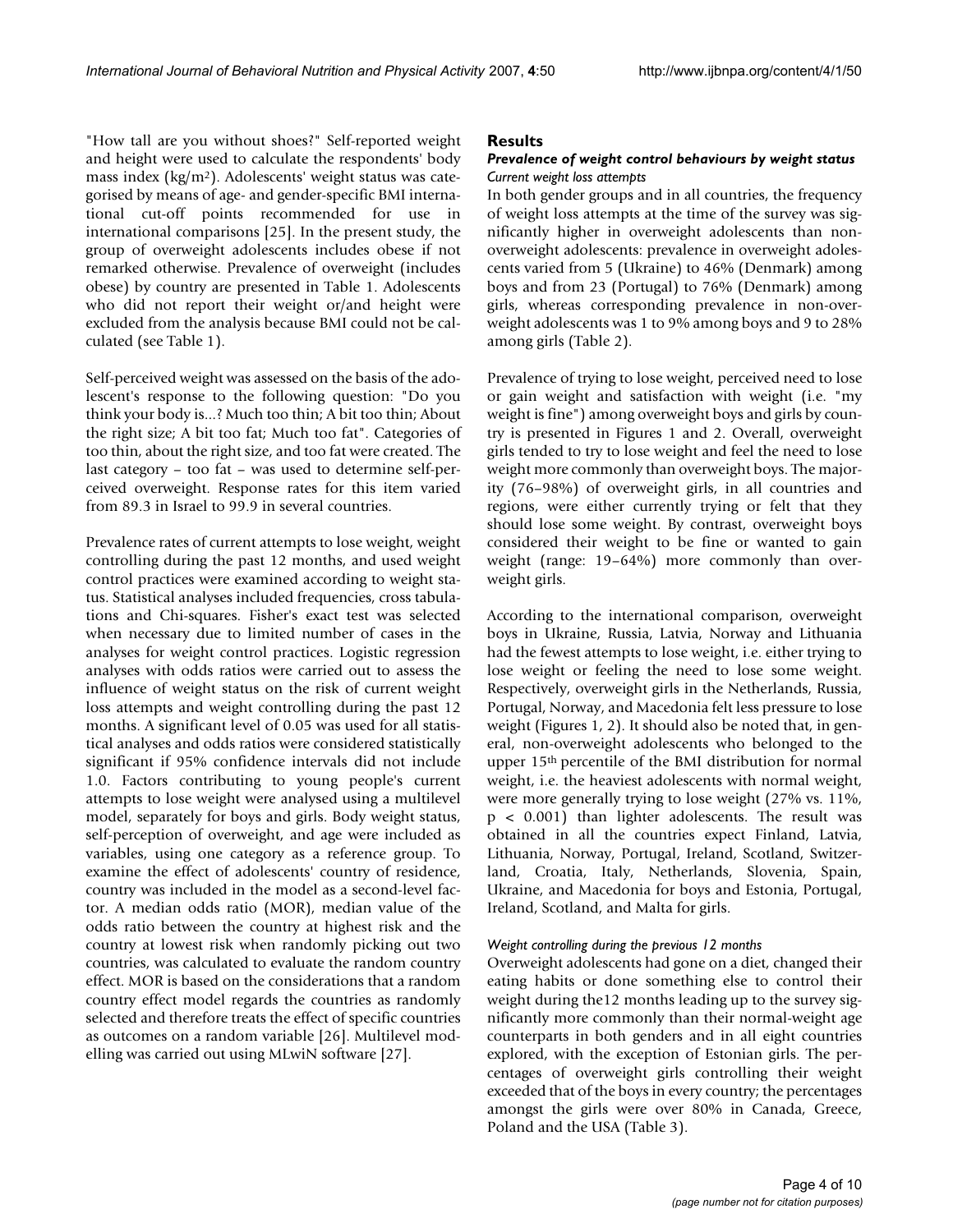|              | Current attempts to lose weight |                              |                        |                      |                               |                     |
|--------------|---------------------------------|------------------------------|------------------------|----------------------|-------------------------------|---------------------|
|              | Prevalence %                    |                              | OR (95% CI)            | Prevalence %         |                               | OR (95% CI)         |
|              | Non-overweight boys             | Overweight <sup>1</sup> boys |                        | Non-overweight girls | Overweight <sup>1</sup> girls |                     |
| Austria      | 7                               | 27                           | $5.06(3.42 - 7.49)$    | 16                   | 39                            | $3.44(2.36 - 5.02)$ |
| Belgium (FI) | 4                               | 23                           | $7.64(5.10 - 11.41)$   | 12                   | 37                            | $4.39(3.16 - 6.10)$ |
| Belgium (Fr) | 4                               | 26                           | 7.94 (4.80-13.13)      | 15                   | 47                            | 4.94 (3.29 - 7.40)  |
| Canada       | 6                               | 9                            | $3.95(2.58 - 6.05)$    | 21                   | 46                            | $3.20(2.33 - 4.38)$ |
| Croatia      | 3                               | 15                           | $5.33(3.21 - 8.84)$    | П                    | 28                            | $3.25(2.05 - 5.16)$ |
| Czech Rep    | 7                               | 24                           | 4.14 (2.84-6.04)       | 24                   | 55                            | $3.88(2.65 - 5.68)$ |
| Denmark      | 7                               | 46                           | 10.94 (7.39-16.20)     | 28                   | 76                            | 8.32 (5.49-12.62)   |
| England      | 8                               | 23                           | $3.41(2.31 - 5.02)$    | 20                   | 47                            | $3.63(2.63 - 4.99)$ |
| Estonia      | 4                               | 18                           | 5.99 (3.45-10.42)      | $\mathbf{H}$         | 28                            | $3.08$ (1.78-5.31)  |
| Finland      | 3                               | 12                           | $4.64(2.89 - 7.44)$    | 12                   | 28                            | $2.91(2.03 - 4.18)$ |
| France       | 4                               | 27                           | $8.57(6.26 - 11.72)$   | 4                    | 46                            | $5.16(3.95 - 6.75)$ |
| Germany      | 4                               | 23                           | $6.26$ $(4.20 - 9.31)$ | 17                   | 44                            | $3.78(2.59 - 5.52)$ |
| Greece       | 6                               | 24                           | $5.04(3.41 - 7.46)$    | 20                   | 46                            | $3.51(2.45 - 5.04)$ |
| Ireland      | 4                               | 18                           | $4.96(2.10 - 11.71)$   | 20                   | 39                            | $2.57$ (1.46-4.54)  |
| Israel       | 8                               | 31                           | 4.86 (3.35-7.04)       | 26                   | 60                            | 4.12 (2.89-5.84)    |
| Italy        | 4                               | 21                           | 6.70 (4.33-10.38)      | 20                   | 42                            | $2.89(2.04 - 4.09)$ |
| Latvia       | 3                               | 12                           | 4.96 (2.27-10.82)      | 12                   | 30                            | $3.25$ (1.69-6.24)  |
| Lithuania    | 4                               | 4                            | $3.81(2.00 - 7.24)$    | 16                   | 31                            | $2.31(1.30-4.10)$   |
| Macedonia    | 3                               | $\mathbf{H}$                 | $4.11(2.36-4.77)$      | 0                    | 32                            | $4.37(2.68 - 7.11)$ |
| Malta        | 6                               | 23                           | $4.74(2.45-9.16)$      | 21                   | 50                            | $3.74(2.22 - 6.30)$ |
| Netherlands  | 3                               | 18                           | $6.35(3.58 - 11.27)$   | 9                    | 28                            | $4.00(2.37 - 6.74)$ |
| Norway       | 6                               | 21                           | 4.29 (2.91-6.32)       | 9                    | 43                            | 3.14 (2.20-4.50)    |
| Poland       | 6                               | 24                           | $5.31(3.64 - 7.73)$    | 22                   | 48                            | $3.12(2.09 - 4.66)$ |
| Portugal     |                                 | $\mathbf{H}$                 | 9.62 (4.07-22.75)      | 0                    | 23                            | $2.83$ (1.64-4.87)  |
| Russia       | 3                               | 10                           | 3.20 (1.84-5.57)       | 15                   | 39                            | $3.71(2.47 - 5.57)$ |
| Scotland     | 6                               | 10                           | $3.69(2.10 - 6.49)$    | 24                   | 47                            | 2.82 (1.74-4.57)    |
| Slovenia     | 4                               | 22                           | 5.90 (3.79-9.21)       | 21                   | 53                            | 4.17 (2.86-6.09)    |
| Spain        | 4                               | 16                           | $4.26(2.83 - 6.43)$    | 3                    | 39                            | 4.30 (3.09-5.98)    |
| Sweden       | 3                               | 20                           | 8.42 (4.88-14.52)      | 3                    | 30                            | $2.82$ (1.75-4.56)  |
| Switzerland  | 5                               | 30                           | $8.12(5.31 - 12.43)$   | 9                    | 56                            | $5.43(3.56 - 8.28)$ |
| Ukraine      | 3                               | 5                            | $1.65(0.57 - 4.77)$    | 17                   | 53                            | $5.48(3.20 - 9.39)$ |
| <b>USA</b>   | 9                               | 35                           | $5.42(4.07 - 7.23)$    | 22                   | 45                            | $2.92(2.28 - 3.74)$ |
| Wales        | 7                               | 28                           | $5.29(3.63 - 7.71)$    | 22                   | 49                            | $3.35(2.40-4.68)$   |

**Table 2: Prevalence of currently attempting to lose weight by weight status and odds ratios with 95% confidence intervals using nonoverweight as a reference group.**

1 Includes obese

Most of the adolescents reported short-term involvement, such as less than one week, in weight control. However, a significantly greater proportion of overweight adolescents than non-overweight adolescents reported attempts to control their weight lasting over one month during the previous 12 months (data not shown). The corresponding proportions were 46% versus 37% in boys and 48% versus 32% in girls.

### *The influence of weight status on the risk of weight loss attempts and weight controlling*

Overweight boys were 3.20 (Russia) to 10.94 (Denmark) times more likely to currently try to lose weight compared to non-overweight boys. The lowest OR among boys was found in Ukraine; however, the result was not statistically significant. Corresponding ORs for girls varied from 2.31

in Lithuania to 8.32 in Denmark. In all surveyed countries except England, Macedonia, Russia, Spain and Ukraine, the overweight adolescents' ORs for current weight loss attempts were greater for boys than for girls. Denmark, France, Switzerland, and both French and Flemish speaking Belgium were in the top quartile for the highest odds ratios among both genders. Nevertheless, no clear geographical pattern was found (Table 2).

Overweight adolescents' ORs for weight controlling during the past 12 months were higher than those for nonoverweight adolescents in both genders and all surveyed countries with exception of Estonian girls: overweight boys had gone on a diet, changed their eating habits or done something else to control their weight from 2.18 (Latvia) to 5.76 (Belgium Fl) and overweight girls from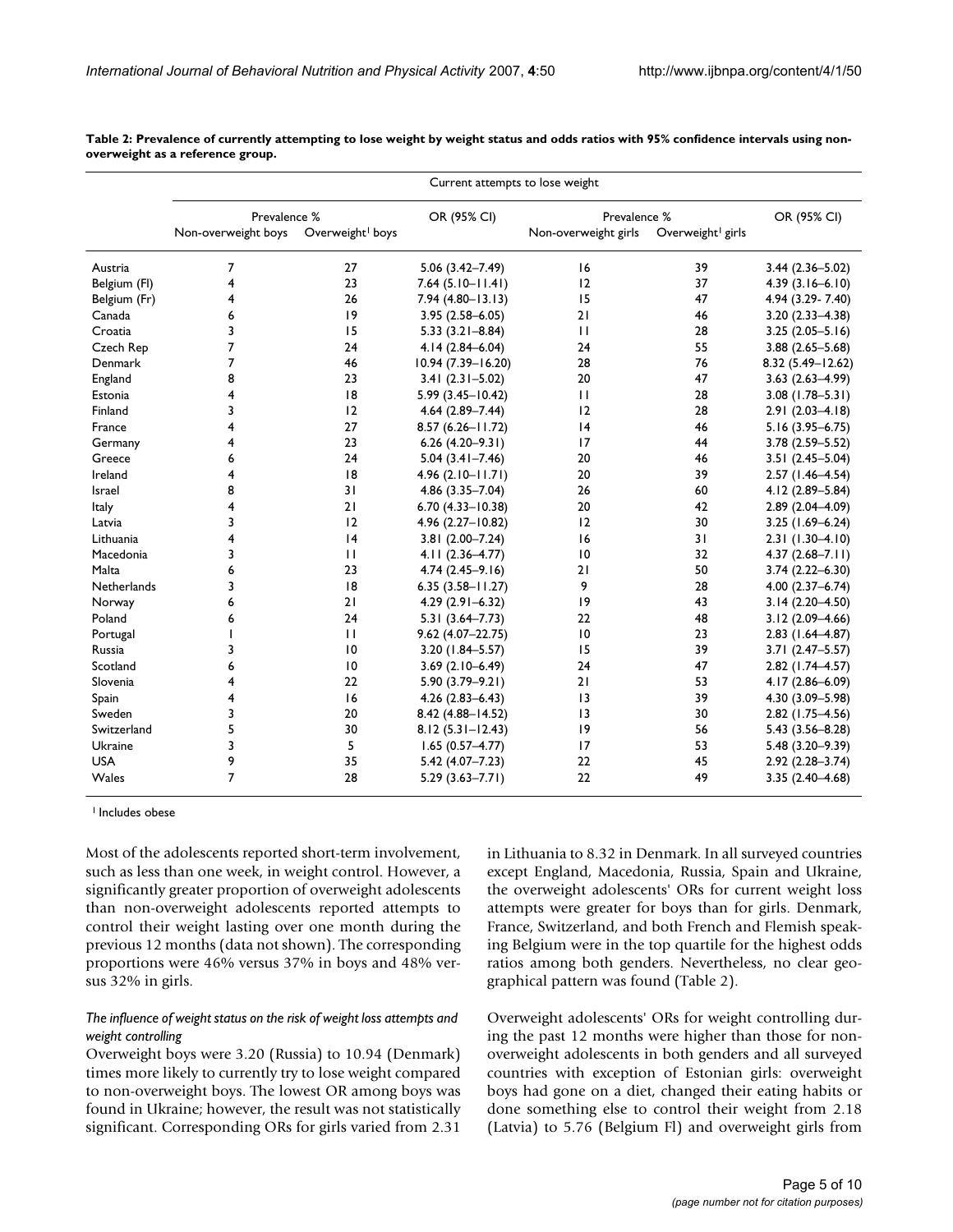

#### Figure I

Prevalence of currently trying to lose weight, perceived need to lose or gain weight among overweight (includes obese) boys, by country.

2.58 (Latvia) to 4.38 (Belgium Fl) times more likely than their normal-weight age counterparts. The highest odds ratios for weight controlling during the past 12 months was found in Flemish speaking Belgium among both genders.

#### *Contributing factors for attempts to lose weight*

Results of a multilevel model for pooled samples for 49930 boys and 52587 girls showed that both individual factors and nationality contributed significantly to the variation in current attempts to lose weight. Self-perception of overweight was the most effective individual-level factor (boys: OR = 9.44,  $p < 0.001$ ; girls OR = 5.95,  $p <$ 0.001, reference group adolescents who thought their body was about the right size). Self-perception of overweight was followed by body weight status and age. Boys, whose BMI exceeded the age specific cut-off points for overweight but not obesity, were 1.54 times ( $p < 0.001$ ) and obese boys 1.89 times ( $p < 0.001$ ) more likely to try



#### **Figure 2**

Prevalence of currently trying to lose weight, perceived need to lose or gain weight among overweight (includes obese) girls, by country.

to lose weight than non-overweight boys. The corresponding ORs for girls were 1.62 ( $p < 0.001$ ) and 1.95 ( $p <$ 0.001).

Interestingly, the association between age and current attempts to lose weight was opposite among the genders. Boys of 13-years of age were  $1.19$  ( $p = 0.018$ ) times more likely to try to lose weight compared to boys of 15-years of age, whereas attempts to lose weight were more prevalent in the older age group among girls (OR =  $1.29$ , p < 0.001).

In addition to variance between adolescents, the median value of the odds ratio between the country with the highest risk and the country with the lowest risk, when randomly selecting two countries, demonstrated a clear effect of country on current attempts to lose weight. The MOR for boys was 1.51 and for girls 1.43.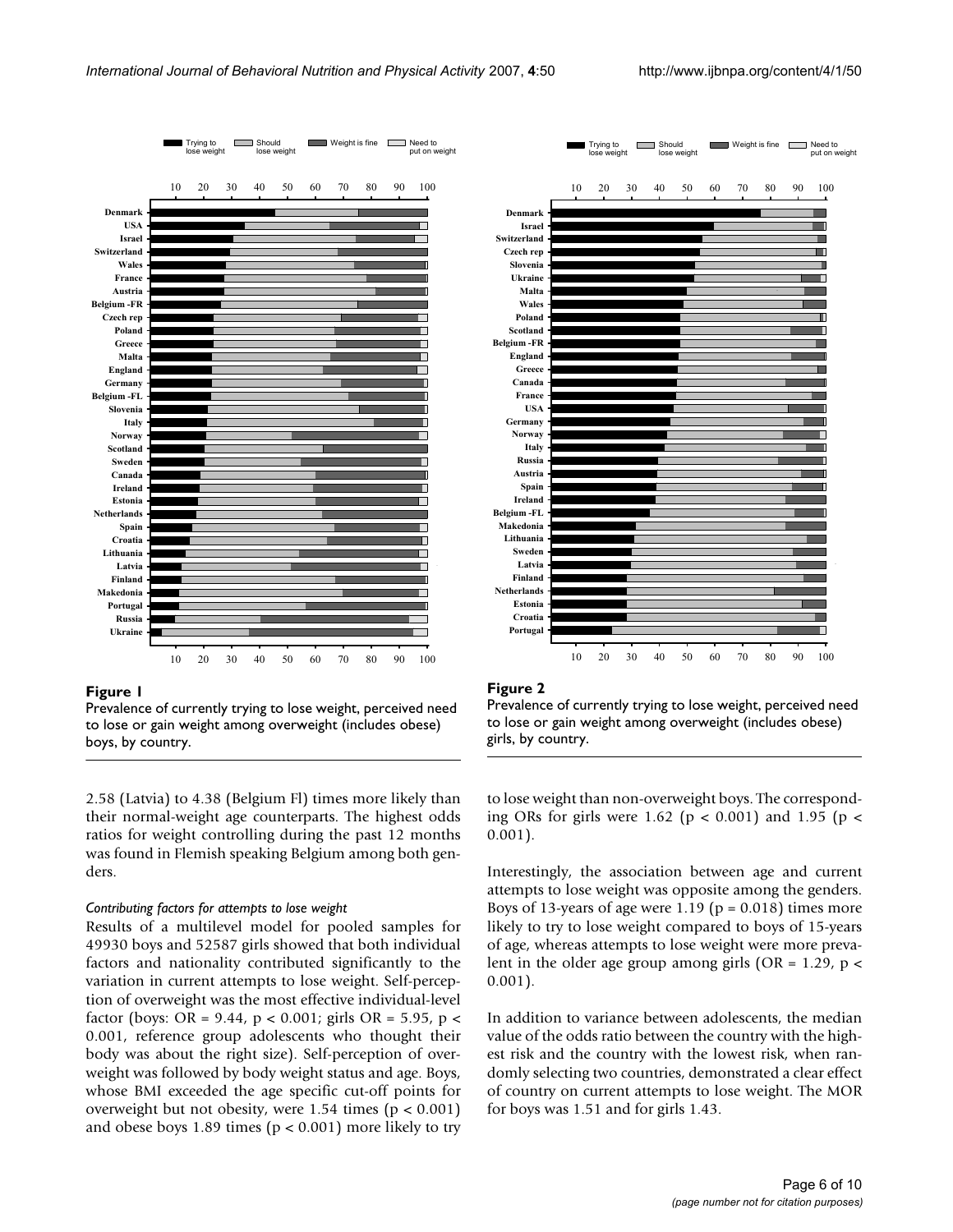|              | Weight control behaviour |                              |                     |                      |                               |                     |
|--------------|--------------------------|------------------------------|---------------------|----------------------|-------------------------------|---------------------|
|              | Prevalence %             |                              | OR (95% CI)         | Prevalence %         | OR (95% CI)                   |                     |
|              | Non-overweight boys      | Overweight <sup>1</sup> boys |                     | Non-overweight girls | Overweight <sup>1</sup> girls |                     |
| Belgium (FI) | 4                        | 48                           | $5.76(4.28 - 7.74)$ | 40                   | 74                            | $4.38(3.12 - 6.16)$ |
| Canada       | 22                       | 45                           | $2.96(2.21 - 3.96)$ | 53                   | 80                            | $3.64(2.52 - 5.28)$ |
| Estonia      | 15                       | 34                           | $2.83$ (1.57-5.10)  | 49                   | 63                            | $1.77(0.83 - 3.78)$ |
| Finland      | 10                       | 31                           | $3.89(2.85 - 5.30)$ | 45                   | 72                            | $3.06(2.16 - 4.32)$ |
| Greece       | 34                       | 61                           | $3.05(2.31 - 4.03)$ | 60                   | 84                            | $3.70(2.31 - 5.92)$ |
| Latvia       | 22                       | 39                           | $2.18(1.35 - 3.51)$ | 45                   | 68                            | $2.58(1.38 - 4.81)$ |
| Poland       | 19                       | 40                           | $2.74(1.74-4.31)$   | 54                   | 80                            | $3.47$ (1.77–6.79)  |
| <b>USA</b>   | 28                       | 59                           | $3.76(2.69 - 5.27)$ | 56                   | 82                            | $3.62(2.36 - 5.54)$ |

**Table 3: Prevalence of weight control behaviour (i.e. do something to control weight) during the last 12 months by weight status and odds ratios with 95% confidence intervals using non-overweight as a reference group.**

1 Includes obese

### *Specific weight control practices used during the previous 12 months by weight status*

### **Discussion**

Prevalences of Table 4 and 5 indicate how many percent of the non-overweight and overweight adolescents, who have tried to control their weight at one point or another during the 12 months leading up to survey, reported to have used the listed weight control practices. It should be noted that prevalences are not overall pervalences. Exercising (range 71–97%) and eating fewer sweets (28– 100%) were the most commonly indicated weight control practices among both overweight and non-overweight adolescents in all countries and both genders, with the exception of Latvian overweight girls. Unhealthy practices such as fasting (range 4–30%), vomiting (1–14%), diet pills or laxative use (0–19%) and smoking more (3–17%) were less frequently, but still considerably, mentioned.

Prevalences of the weight control practices among overweight adolescents who had tried to control their weight exceeded those among non-overweight adolescents with exception of exercising in every country, vomiting in six countries out of seven and occasional weight control practices in some countries. The difference in used weight control practices between overweight and non-overweight weight controllers was significant in most of the countries with regard to eating fewer sweets, drinking fewer soft drinks and dieting under the supervision of a health care professional as a means to control weight. Statistically significant differences between non-overweight and overweight weight controllers occurred most often among Greek boys. (See additional file 1: Table 4 Prevalence of weight control practices of boys who tried to control their weight during the last 12 months by country and weight status, Table 5 Prevalence of weight control practices of girls who tried to control their weight during the last 12 months by country and weight status).

It is vital to support the development of appropriate obesity prevention strategies and the promotion of healthy weight control practices, especially among overweight youth. This study aimed to examine adolescents' attempts to lose weight by weight status and assess the influence of gender, age, body weight status, self-perceived overweight and country of residence on these attempts. In addition, the influence of weight status on the risk of weight loss attempts and weight controlling were examined and the distribution of selected weight control practices among overweight and non-overweight 13- and 15-year-old weight controllers was presented.

Most of the overweight adolescents seemed motivated to reduce their weight. According to the results, they attempted to lose weight, felt they needed to lose weight, had gone on a diet, changed their eating habits, or done something else to control their weight during the past 12 months more frequently than non-overweight adolescents. The results confirmed that depending on the considered country and gender, overweight adolescents were three to eleven times more likely to currently try to lose weight and two to six times more likely to have done something to control their weight during the 12 months leading up to the survey than non-overweight adolescents. Additionally, overweight adolescents reported long-term attempts to control their weight more frequently than their normal-weight age counterparts and according to the answers of specific weight control practices, were aware of several methods to control weight. It may be that the increased bias against obesity drives obese young people to turn to rapid or unhealthy ways to lose weight [2]. It is therefore essential to promote self-esteem for all healthrelated behaviours and particularly, for weight control. Young people who value their body and health are less likely to engage in rapid or extreme weight reduction practices, regardless of their body weight [3].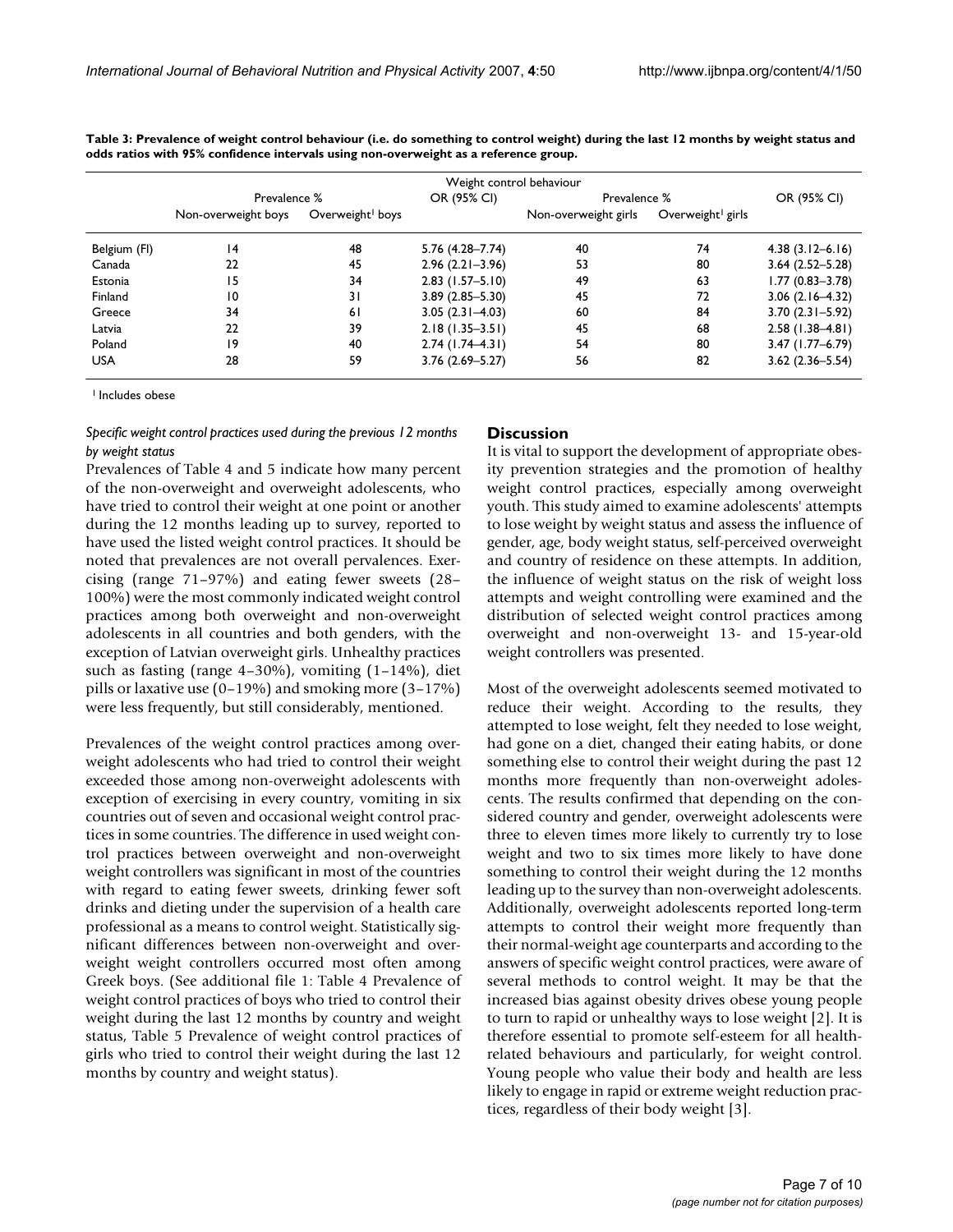Gender-related differences were evident in the present study. The results suggested that gender differences were rather parallel cross-culturally. Compared to boys, both non-overweight and overweight girls were more commonly trying to lose weight and had controlled their weight during the 12 months leading up to the survey. Overweight girls were acutely aware of their overweight in all the countries surveyed – at least 80% of them were either trying to lose weight or felt that they should lose weight. Variation among boys was greater. A small proportion of overweight boys even reported that they want to put on weight. The result may be a question of a slight misinterpretation. For boys, "put on weight" can mean to gain muscles. Males are most likely to report dissatisfaction with their muscle size and shape whereas females are more often dissatisfied with their weight and want to become thinner, even regardless of their weight [3,7,28- 31]. Self-perception of overweight due to the more intense cultural pressure to be thin among females partly explains relatively high percentages of non-overweight girls trying to lose weight. It is also worth remembering that the 13 and 15-year-old girls may see the increase in weight caused by physical development as an obstacle for reaching the ideal thin female body [31]. This might be an explanation to why current attempts to lose weight were more prevalent in the older age group among girls but in younger age group among boys. In addition, smaller median odds ratio for girls' than boys' current attempts to lose weight imply that the cultural influences of slimness are more coherent for females than males. As an example from the present study, most of the Ukrainian overweight boys felt that their weight was fine or wanted to put on weight but overweight girls' opinions of their weight did not substantially differ from the rest of the European countries. The above assumptions support Bilunka's and Utermohlen's [32] finding that the spread of the Western thin ideal body has reached Ukrainian females.

McElhone and her co-authors [33] studied the cultural differences regarding the ideal thin body within a representative sample in the European Union. They reported the percentages of adult subjects selecting underweight body image figures as their ideal body weight as well as the percentages of subjects selecting normal body images as their ideal. They expressed these percentages as ratios and they found them to be highest in Greece, Italy and France. Interestingly, in the present study adolescent weight control behaviour during the past 12 months leading up to the survey was most common in Greece. Furthermore, Italian and French overweight boys were particularly aware of their overweight: about 80% of them was either currently trying to lose weight or felt that they need to lose weight.

Adolescents' country of residence had a significant effect on their attempts to lose weight according to the multilevel modelling despite the lack of an existing clear geographical pattern. The actual cause of this variation can only be speculated. It has been stated that national campaigns held with the aim of reducing weight through increased exercise and a low-fat diet may reflect a higher level of dissatisfaction and, by extension, weight loss practices in these countries [28,33]. The highest likelihoods for the current attempts to lose weight in overweight adolescents compared to non-overweight adolescents were found in Denmark, France, Switzerland, and Belgium. Unfortunately, at present there is no data available on possible campaigns running in the European countries.

The presented results should obviously be seen in light of the weaknesses and strengths of the study. The primary limitation of this study was that body weights and heights were derived from self-reports. Although this raises questions about the accuracy of the BMI values, previous studies have shown that the rates of overweight derived through self-reporting measures are fairly reliable and classification as normal and overweight can be done quite accurately [34,35]. However, Tsigilis [36] and Elgar et al. [37] stated that adolescents' self-reported and measured height and weight are highly correlated but a bias of underreporting of body weight will contribute to an underestimation of the prevalence of overweight. Therefore the prevalence of overweight may be higher than reported herein. A second limitation was a great number of missing weight or height data in some countries, namely England, Ireland, Malta and Scotland. However, Janssen et al. [38] found that weight loss practices were similar both for those who reported their height and weight and for those who did not. In comparisons by weight status, the low prevalence of overweight together with limited sample sizes can be considered as a third limitation. A fourth limitation was that adolescents may interpret the concepts of being on a diet and weight controlling differently than do adults or health professionals. In many cases adolescent girls perceive dieting and healthy eating in a similar way [39,40]. Unfortunately the design of the present survey did not, for example, allow for interviews about each respondent's conceptions.

Despite some weaknesses in the present study, the benefits of a wide international cross-sectional study on adolescents' attempts to lose weight and weight control practices should not be underestimated. The major strength of this study is the comparable data on adolescents from over 30 countries. Our results indicate, for instance, the importance of self-perceived overweight and conspicuous gender differences. However, some of the international findings require further investigation. For example, what are the specific factors within countries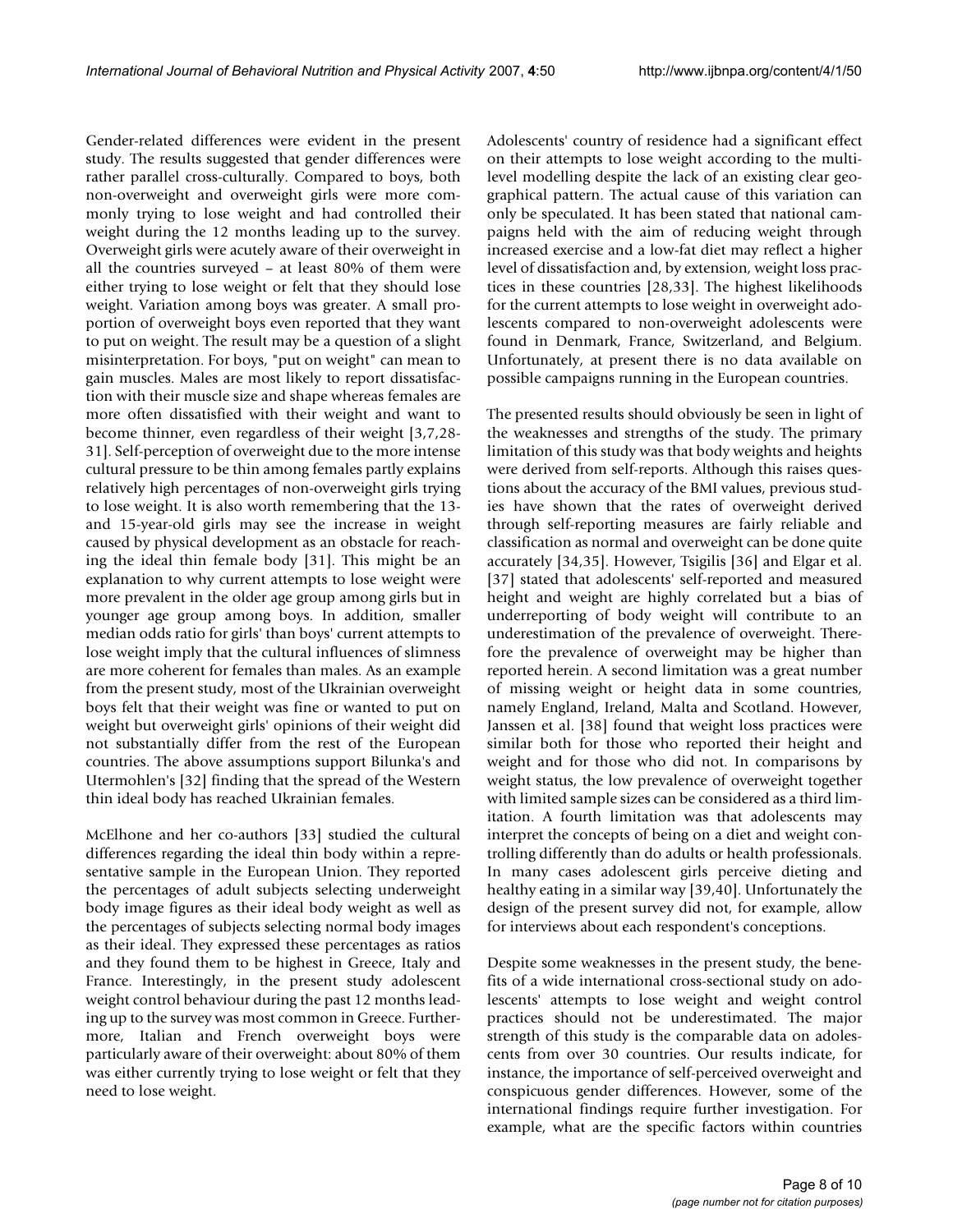that bring about country-level contribution in current attempts to lose weight? Additionally, in order to promote healthy practices in controlling weight the adolescents would need information that is targeted and presented in a way which appeals to them. This means a study that is both structured and communicated with methods and means that adolescents can relate to. The holistic and critical examination of life-style choices together with the youth may give them valuable tools for everyday decisions.

### **Conclusion**

The international data demonstrated that adolescents' attempts to lose weight are not only strongly defined by weight status but also by gender, age, self-perception of overweight and the country of residence. The development of a joint European and North American action to raise adolescents' awareness regarding the benefits of healthy weight control practices is especially recommended because the key elements – lifelong adequate physical activity and nutrition – are globally similar.

### **Abbreviations**

BMI: Body mass index

Fl: Flemish speaking

Fr: French speaking

HBSC: Health Behaviour in School-aged Children study

OR: Odds ratio

MOR: Median odds ratio

95% CI: 95% confidence interval

SE: Standard error

### **Competing interests**

The author(s) declare that they have no competing interests.

The questions that were asked of all authors:

• In the past five years, have you received reimbursements, fees, funding, or salary from an organization that may in any way gain or lose financially from the publication of this manuscript, either now or in the future? No.

• Do you hold any stocks or shares in an organization that may in any way gain or lose financially from the publication of this manuscript, either now or in the future? No.

• Do you hold or are you currently applying for any patents relating to the context of the manuscript? Have you received reimbursements, fees, funding, or salary from an organization that holds or had applied for patents relating to the content of the manuscript? No.

• Do you have any other financial competing interests? No.

### **Authors' contributions**

KO drafted the manuscript, developed its design further, and performed some of the statistical analyses.

CV conceived of the study questions and helped to draft the manuscript.

RV and CC edited the manuscript.

JV participated in the design of the study and performed most of the statistical analyses.

JT and LK revised the manuscript critically.

All authors have read and approved the final manuscript.

### **Additional material**

### **Additional file 1**

*Additional tables on weight control practices. Additional file includes following tables: Table 4 Prevalence of weight control practices among overweight and non-overweight boys who tried to control their weight during the last 12 months by country, and Table 5 Prevalence of weight control practices among overweight and non-overweight girls who tried to control their weight during the last 12 months by country.* Click here for file [\[http://www.biomedcentral.com/content/supplementary/1479-](http://www.biomedcentral.com/content/supplementary/1479-5868-4-50-S1.pdf)

5868-4-50-S1.pdf]

### **Acknowledgements**

This study was funded in part by Juho Vainio's foundation in line with Kristiina Ojala's personal grant for autumn 2006.

The international coordinator of the HBSC 2001/2002 study was Candace Currie, University of Edinburgh, Scotland; and the data bank manager was Oddrun Samdal, University of Bergen, Norway. The principal investigators of the countries on which data was reported in the present study are: Wolfgang Dür (Austria), Lea Maes (Belgium Flanders), Danielle Piette (Belgium French), Will Boyce (Canada), Marina Kuzman (Crotia), Ladislav Csémy (Czech Republic), Pernille Due (Denmark), Antony Morgan (England), Katrin Aasvee (Estonia), Jorma Tynjälä (Finland), Emmanuelle Godeau (France), Klaus Hurrelmann (Germany), Anna Kokkevi (Greece), Saoirse Nic Gabhainn (Ireland), Yossi Harel (Israel), Franco Cavallo (Italy), Iveta Pudule (Latvia), Apolinaras Zaborskis (Lithuania), Lina Kostarova Unkovska (Macedonia), Marianne Massa (Malta), Wilma A.M. Vollebergh (Netherlands), Oddrun Samdal (Norway), Joanna Mazur (Poland), Margarida Gaspar de Matos (Portugal), Alexander Komkov (Russia), Candace Currie (Scot